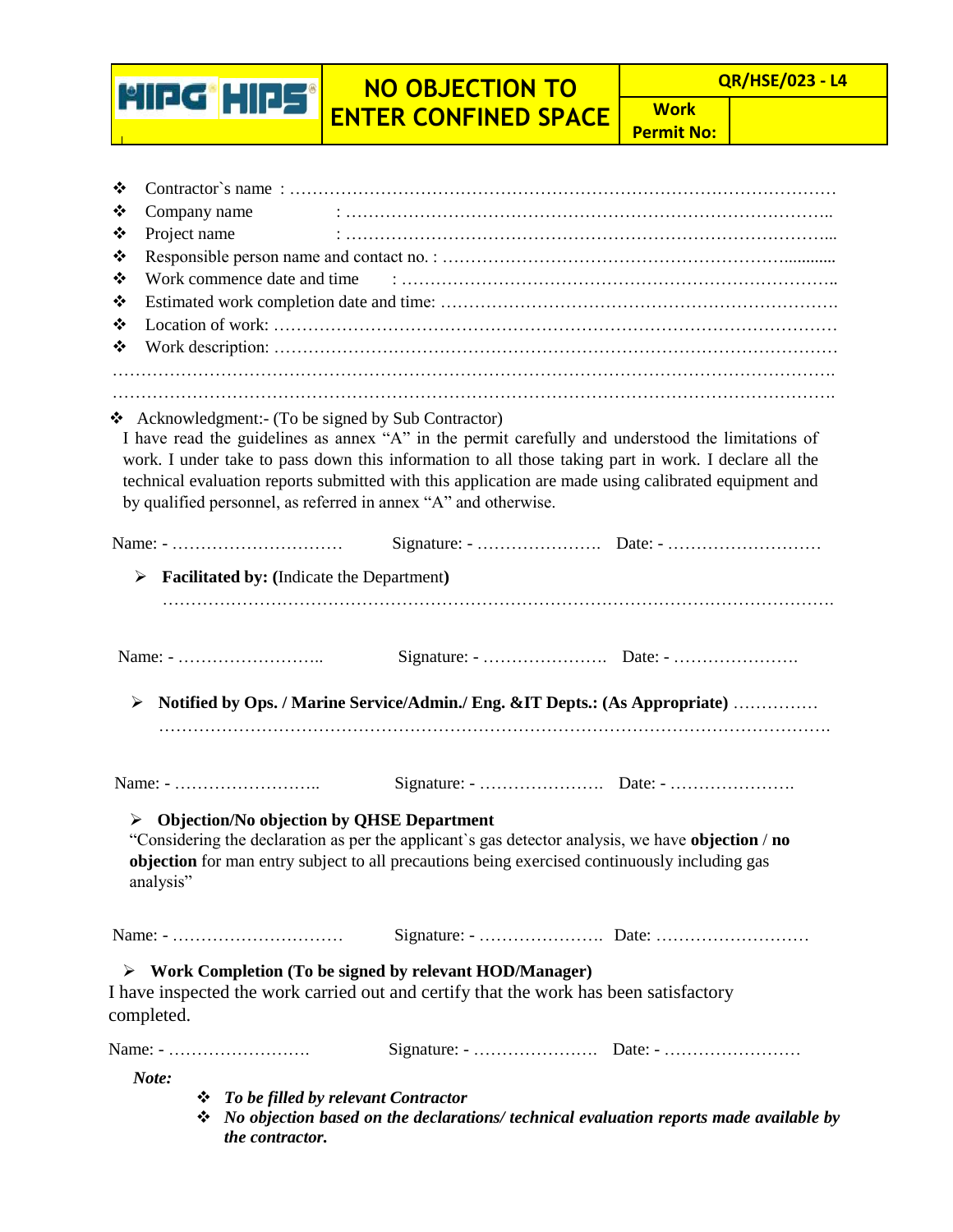I the under signed responsible authority, declare that following arrangements are in place such manner that they are in efficient condition so as to make a confined space entry as applied.

- 1. Every outsourced contract person have undergone the Safety Induction training conducted by HIPS HSE Department and sign the acknowledgement.
- 2. Always should take necessary actions to protect the employees, stakeholders, customers and properties of HIPG/HIPS.
- 3. Do not harm the environment of the HIPG/HIPS premises.
- 4. If an emergency situation (Including an accident/near miss) occurred please inform the HSE Department and security section.
- 5. It is required to obtain port entry pass prior to enter the port for every personnel and vehicles. It is required to obtain permission from Custom for any tools / equipment or goods bring inside the Port.
- 6. Explosive items or gadgets are strictly prohibited inside the work premises.
- 7. Every worker should wear standard personnel protective equipment and should be well aware about those items and their usage.
- 8. All employees must be well aware about the Fire Assembly Points and paths to the Fire Assembly Points.
- 9. Every contractor must strictly adhere to the driving limitations inside the Port and maximum speed should be 50 kmph.
- 10. All vehicles to be parked at the designated areas and all traffic rules to be adhered.
- 11. The person who performed Hot Work (Welding, Grinding, and Cutting etc.) should have a prior preparations and all the fire extinguishers must be align before the specific work. HIPS fire section be informed prior to commence the works.
- 12. Working above 2m heights –Need to adhere working at height safety standards.
- 13. Taking photographs or video recordings inside the terminal is strictly prohibited.
- 14. All the garbage and waste should be disposed according to the standards. It should be separated as digest waste and non-digest waste and need to dispose designated bins placed at the designated locations. Construction debris should be removed from the location regularly in order to keep the area as a safe work place.
- 15. You are not authorized to enter the ships or restricted areas unless permission granted by relevant authority.
- 16. Smoking, chewing betel and using alcohol inside the terminal is strictly prohibited. Designated smoking area to be used for smoking.
- 17. Prior Approval should needed for using the water or electricity from the Port.
- 18. Do not remove Fire Extinguishers kept for an emergency use from the relevant places.
- 19. Work related to loud noises, large smokes or dust- always take necessary actions and safety measures to prevent the pollutions. Following are the maximum exposure level/time and each line by itself represents 100% of the allowable noise dose per 24-hour day. In other words, if you've already experienced 15 minutes at 100 dBA, you're "done for the day," and the remainder of your 24-hour period should have NO exposure above 85 dBA, and preferably should be below 70 dBA. More than 140dBA is prohibited.

| <b>Noise level</b><br>dBA | <b>Maximum Exposure time per</b><br>24hrs | <b>Noise level</b><br>dBA | <b>Maximum Exposure time per</b><br>24hrs |
|---------------------------|-------------------------------------------|---------------------------|-------------------------------------------|
| 85                        | 8 hours                                   | 109                       | 112 seconds                               |
| 88                        | 4 hours                                   | 112                       | 56 seconds                                |
| 91                        | 2 hours                                   | 115                       | 28 seconds                                |
| 94                        | 1 hour                                    | 118                       | 14 seconds                                |
| 97                        | 30 minutes                                | 121                       | 7 seconds                                 |
| 100                       | 15 minutes                                | 124                       | 3 seconds                                 |
| 103                       | 7.5 minutes                               | 127                       | 1 second                                  |
| 106                       | 3.7 minutes                               | $130 - 140$               | less than 1 second                        |